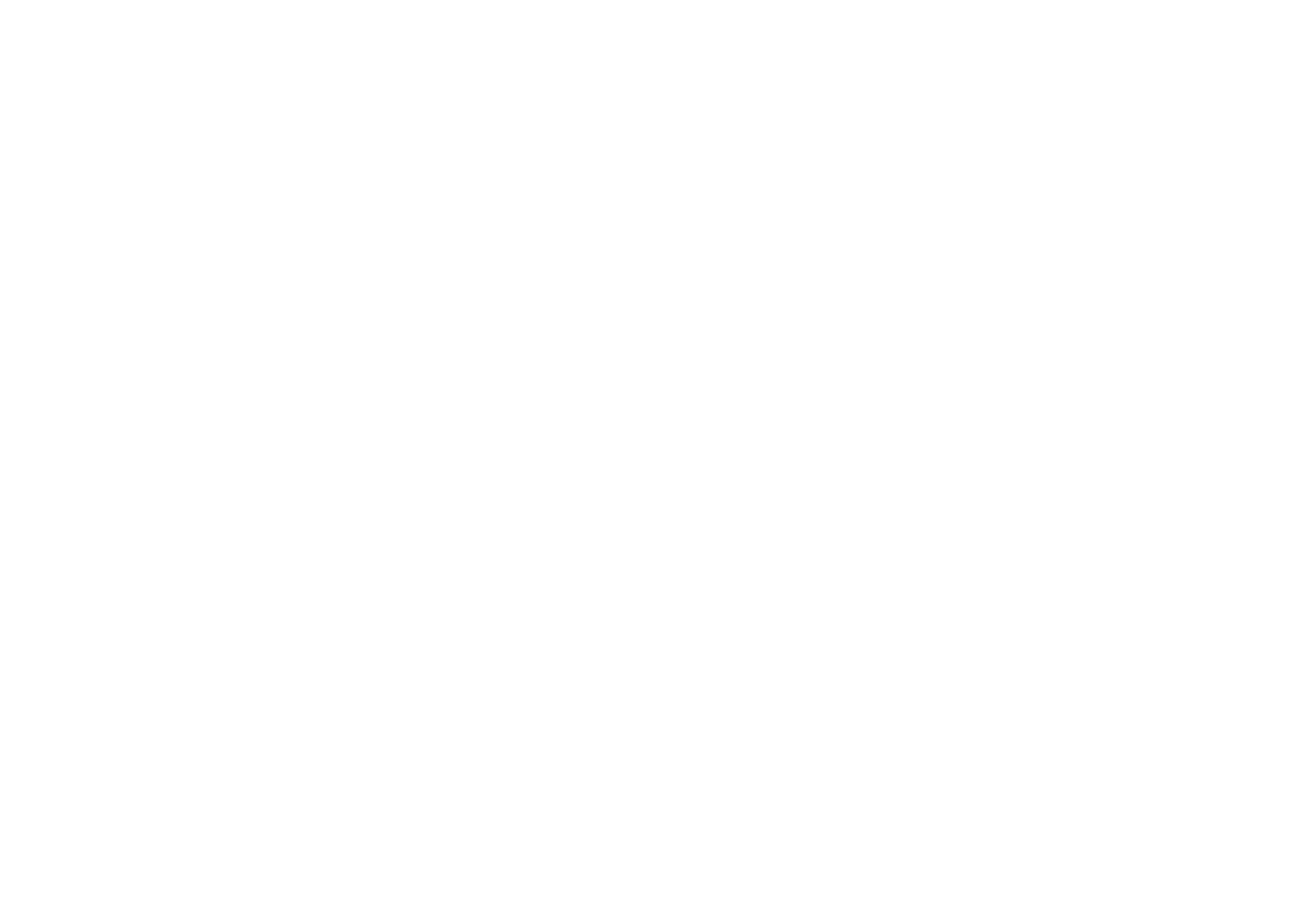| <b>Statutory treatment requirements</b>               | Recommended medicine and dosage,<br>representing best practice   | <b>Recommended quantity for 10</b><br>workers (unless*) |                |   |
|-------------------------------------------------------|------------------------------------------------------------------|---------------------------------------------------------|----------------|---|
|                                                       |                                                                  | $\mathbf{A}$                                            | B              | C |
| 7. Immobilization and setting equipment               |                                                                  |                                                         |                |   |
| Set of splints of different sizes for the extremities | i) Finger splint - malleable                                     | $1^*$                                                   | $1^*$          |   |
|                                                       | ii) Forearm /lower limb splint - malleable                       | $1*$                                                    | $1*$           |   |
|                                                       | iii) Vacuum splints and pump - upper and<br>lower limb set<br>or | $1*$                                                    | $1*$           |   |
|                                                       | Inflatable splints - upper and lower<br>limb set                 | $1*$                                                    | $1*$           |   |
| <b>Traction splint</b>                                | Traction splint for thigh                                        | $1*$                                                    | $1^*$          |   |
| Collar semi-rigid for neck immobilisation             | Adult pack of 3 - small, medium, large<br><b>or</b>              | $1*$                                                    | $1*$           |   |
|                                                       | Adult adjustable                                                 | $1*$                                                    | $1*$           |   |
| 8. Disinfection, Disinsectisation and Prophylaxis     |                                                                  |                                                         |                |   |
| Water - disinfection compound                         | Of choice                                                        | As<br>required                                          |                |   |
| Liquid insecticide                                    | Of choice - Proprietary product                                  | As<br>required                                          |                |   |
| Powder insecticide                                    | Of choice - Proprietary product                                  | As<br>required                                          | $\blacksquare$ |   |

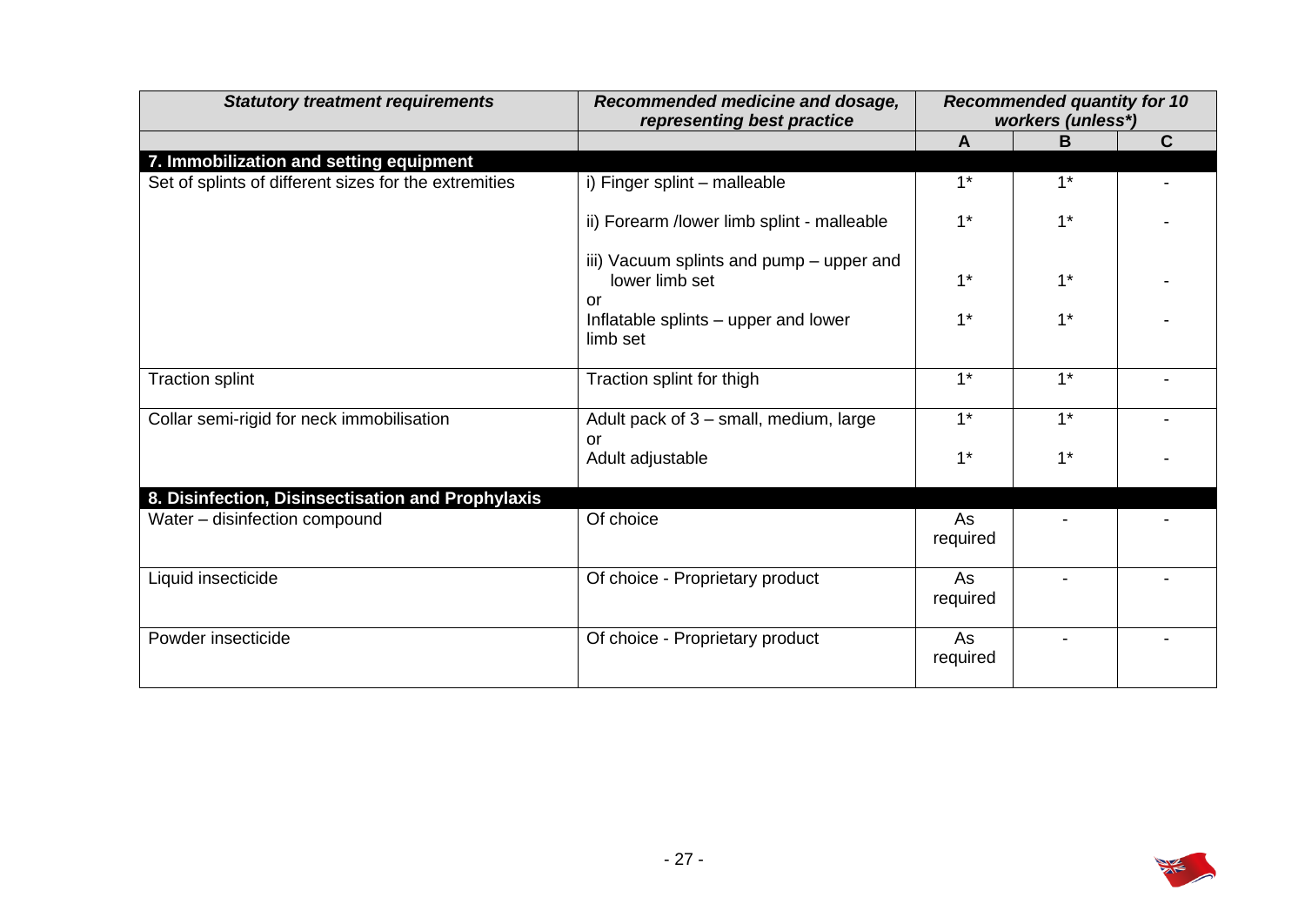## **RECOMMENDED ADDITIONAL MEDICAL EQUIPMENT**

| <b>Recommended Additional Equipment</b>                                                                                                                | A               | $\boldsymbol{B}$ | $\mathbf C$ |
|--------------------------------------------------------------------------------------------------------------------------------------------------------|-----------------|------------------|-------------|
| Naso-gastric tube 14G                                                                                                                                  | $1*$            | $1*$             |             |
| Plastic measuring jug 1/2 litre size                                                                                                                   | $1*$            | $1^*$            |             |
| Disposable paper towels                                                                                                                                | $100*$          | $100*$           |             |
| Plastic backed absorbent paper bed pads                                                                                                                | $10*$           | $\blacksquare$   |             |
| Lotion bowl (size at least 200mm x 90mm, stainless steel or sterilisable plastic, to be marked "medical")                                              | $1^*$           |                  |             |
| Kidney dish (Size 250mm stainless steel or sterilisable plastic)                                                                                       | $1^*$           | $\blacksquare$   |             |
| Safety pins, rustless medium                                                                                                                           | $6*$            | $6*$             | $6*$        |
| Magnifying glass 7.5 cm diameter with handle                                                                                                           | $1*$            | $1*$             |             |
| Nail brush                                                                                                                                             | $1*$            | $1*$             |             |
| Stretcher equipment (A system for trauma management, i.e. immobilisation and stretcher equipment<br>most suited for treatment on the vessel concerned) | $1^*$           | $1^*$            |             |
| Body bag - Large size                                                                                                                                  | $1^*$           | $1^*$            |             |
| Dental kit - for emergency repairs                                                                                                                     | 1 Set of<br>all |                  |             |
| i) Excavator double ended Guys' pattern G2                                                                                                             | items*          |                  |             |
| ii) Filling paste inserter (for inserting filling paste into the tooth)                                                                                |                 |                  |             |
| iii) Dental mirror size 4 on handle                                                                                                                    |                 |                  |             |
| iv) Temporary dental filling material                                                                                                                  |                 |                  |             |

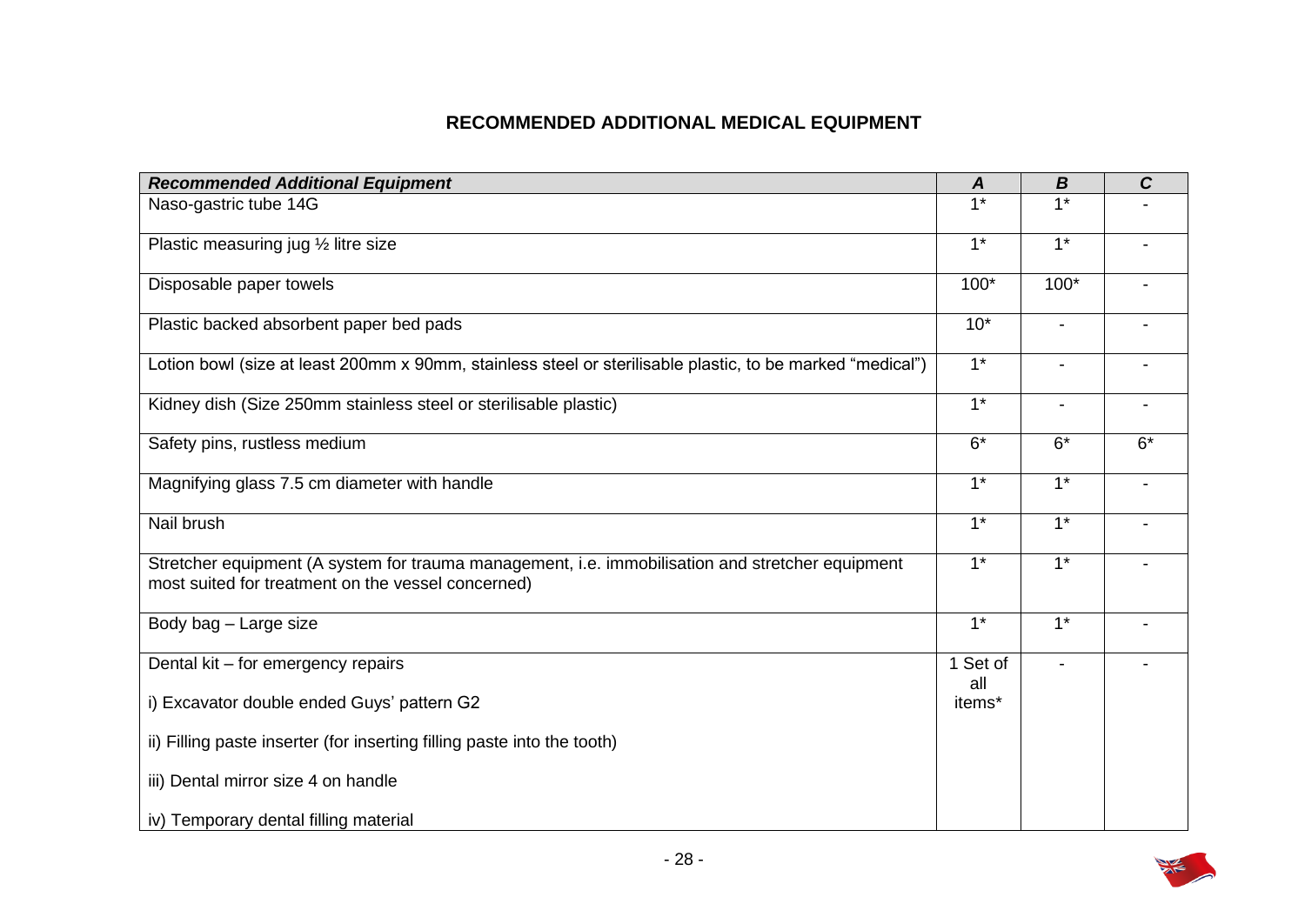| <b>Recommended Additional Equipment</b>                             | A | В |      |
|---------------------------------------------------------------------|---|---|------|
| Defibrillators subject to risk assessment. See MGN297 for guidance. |   |   |      |
| Tough cut stainless steel scissors                                  |   |   | l pr |
| Triangular bandages about 90cm x 127cm                              |   |   |      |
| Sterile paraffin gauze dressings                                    |   |   | 10   |
| <b>Plastic Burns bags</b>                                           |   |   |      |

| Kit for protection against blood transmitted diseases (to be carried in all vessels trading in<br>areas where medical facilities are limited and emergency shore based treatment is<br>necessary)                                                                |  |  |
|------------------------------------------------------------------------------------------------------------------------------------------------------------------------------------------------------------------------------------------------------------------|--|--|
| To be kept in heavy gauge polythene bag and labelled "to be used only for the treatment of"<br>Insert the name of the seafarer going ashore for emergency treatment).                                                                                            |  |  |
| Each kit to contain the following:                                                                                                                                                                                                                               |  |  |
| 10 x 2ml syringes<br>10 x 10ml syringes<br>20 x 21G 0.8mm needles<br>1 giving set suitable to give blood or other fluids<br>4 x 18g cannulae plus dressings<br>5.<br>pack of pre injection site swabs<br>6.<br>Disposable latex free gloves 2 pairs (large size) |  |  |

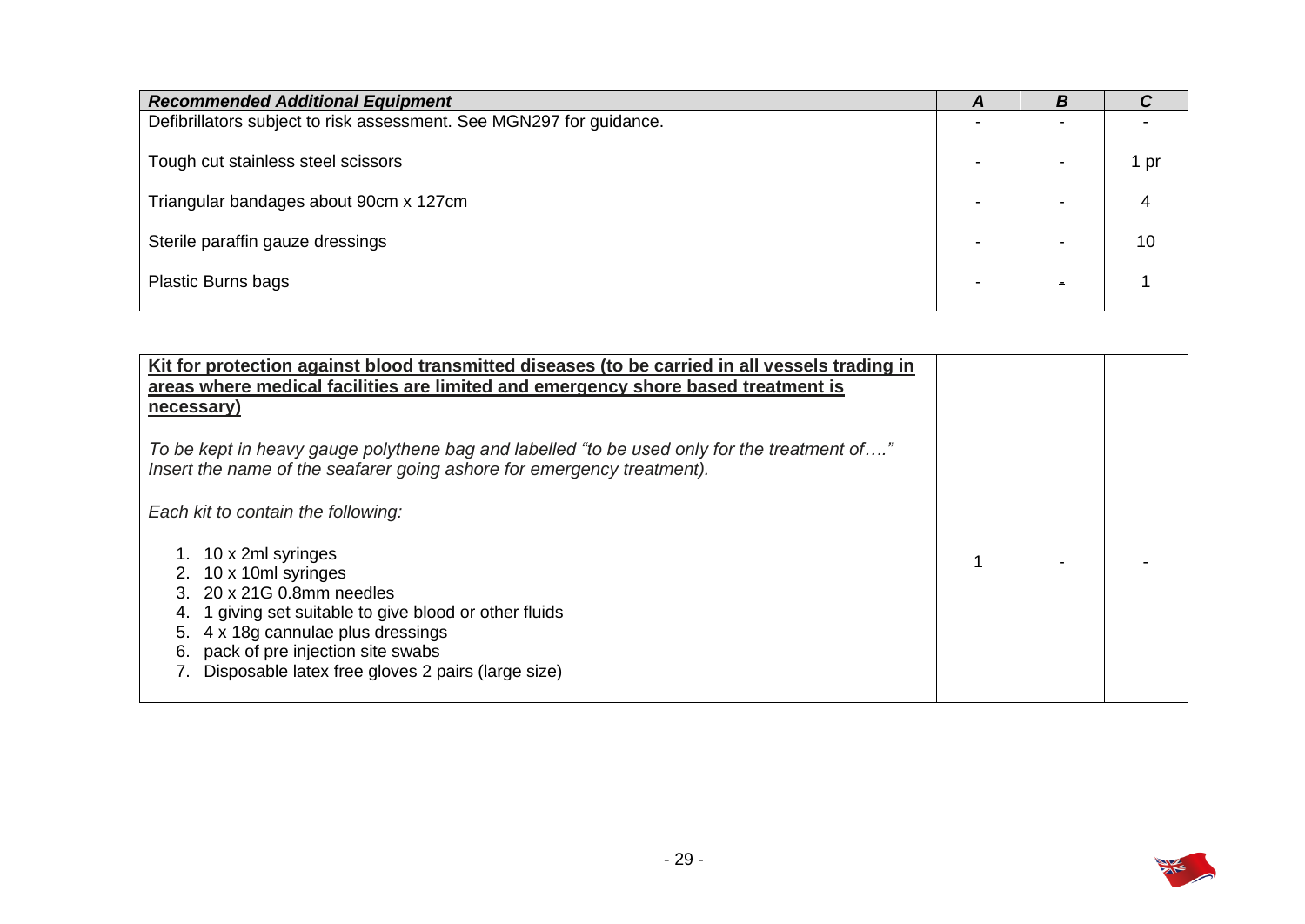### **ADDITIONAL REQUIREMENTS FOR PASSENGER VESSELS WITH NO DOCTOR AS A MEMBER OF THE CREW (THE DOCTOR'S BAG)**

- 1. This section refers to the Stores referred to in the Regulations (Merchant Shipping and Fishing Vessels (Medical Stores) Regulations 1995 (SI 1995/1802) and the Merchant Shipping and Fishing Vessels (Medical Stores) (Amendment) Regulations 1996 (SI 1996/2821)) as Category D. Category D stores are required for seagoing ships where there is no qualified medical practitioner among the crew and the vessel carries more than 12 passengers. (Classes VI and VI(A) or EC Group C or D vessels are exempt from this requirement).
- 2. If the master should feel that assistance from a medically qualified individual on board is justified, and having asked passengers for volunteers with medical qualifications, is able to assess the suitability of a volunteer then they may be asked to assist, using the contents of the Doctor's Bag.
- 3. The Master remains ultimately responsible for any care given, and it is advised that a policy is drawn up to assist in managing the situation in a consistent manner. The presence of a doctor on board should not prevent the Master from asking for assistance from TMAS services, nor the person delegated to provide medical care from providing what care they are qualified to perform.
- container(s) collectively known as the Doctor's Bag, unless specific storage is required such as refrigeration. These should be locked and kept in a locked cabinet and the keys held by the Master or someone nominated by him. 4. All the medicines and equipment in this list should be kept together in portable bag(s) or
- 5. If wished, those items on this list which are also included in Annex 1 may be kept in a separate container within the Doctor's bag for use by the trained crew on board. This can be taken to the site of an emergency in order to expedite assessment and treatment by the crew member delegated to provide medical care on board whether or not a doctor is available. The other items on the list should then be kept in a separate bag or case, clearly labelled as follows:

 "The medicines in this case are only to be used by a qualified medical practitioner, registered general nurse, qualified paramedic, or trained crew under the direct supervision of a medical practitioner on board the ship or TMAS provider".

 If it is preferred to keep the Doctor's bag as a single entity, all items included should be additional to those which the vessel may be required to carry as set out in Annex 1 of this Notice, and the whole labelled as above.

- 6. The obtaining, use and disposal of morphine from this case must be recorded in the ship's Controlled Drugs Register as usual. (See Annex 8).
- 7. A doctor or other authorised person using the Doctor's Bag should be made aware that telemedical advice may be obtained and if necessary medical evacuation arranged, by contacting HM Coastguard.
- 8. It is not within the scope of this document to recommend detailed types and quantities of treatment specifically for passengers. This should be risk assessed separately with a view to the number and type of passengers carried, duration of voyage and the route.

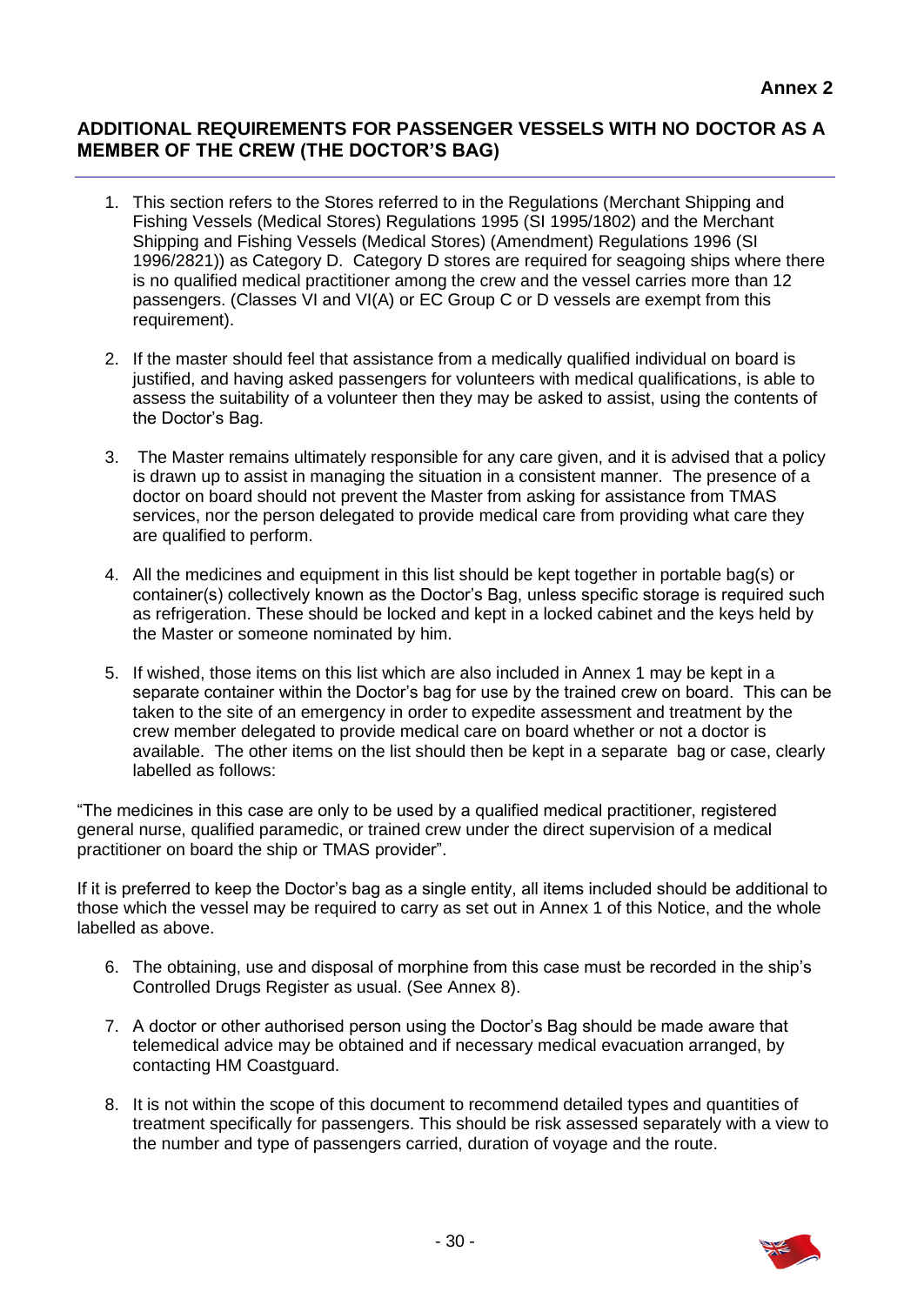# **STATUTORY TREATMENTS REQUIRED FOR DOCTOR'S BAG**

| <b>Annex 1</b><br>Reference | Recommended medicine and dosage                                                               | Quantity       |
|-----------------------------|-----------------------------------------------------------------------------------------------|----------------|
| 1 $(a)$                     | Adrenaline / Epinephrine injection BP 1.0mg/1ml inj                                           | 5              |
| <b>NA</b>                   | Adrenaline (base) 1mg/10ml (1 in 10,000) dilute solution for injection<br>pre-filled syringes | 5              |
| 1 <sub>(b)</sub>            | Glyceryl Trinitrate 400mcg/dose 200 dose sublingual spray                                     | 1              |
| 1 <sub>(c)</sub>            | Furosemide 20mg/2ml inj                                                                       | 5              |
| 1(d)                        | Tranexamic Acid 500mg/5ml inj                                                                 | 1              |
| 1 $(f)$                     | Aspirin 300mg tab                                                                             | 32             |
| <b>NA</b>                   | Atropine pre filled syringe                                                                   | 1              |
| <b>NA</b>                   | Amiodarone pre filled syringe 300mg/10ml for IV infusion                                      | 5              |
| 3(b)                        | Codeine Phosphate 30mg tab<br>or                                                              | 28             |
|                             | Tramadol 50mg tab                                                                             | 30             |
| 3(b)                        | Morphine Sulphate 10mg/1ml inj and Naloxone 400mcg/1ml inj<br>or                              | 10             |
|                             | Tramadol 100mg/2ml inj                                                                        | 10             |
| 3(b)                        | Methoxyflurane (if carried)                                                                   | 1              |
|                             | Chlorpromazine hydrochloride 25mg/1ml inj                                                     | 10             |
| 4(b)                        | or<br>Haloperidol 5mg/1ml inj                                                                 | 10             |
| 4(d)                        | Diazepam 10mg/2ml inj                                                                         | 10             |
|                             | Prochlorperazine maleate 3mg buccal tab                                                       | 8              |
| 4(c)                        | or<br>Cyclizine 50mg/1ml inj                                                                  | 5              |
| 4(d)                        | Diazepam 10mg/2.5ml rectal solution tube                                                      | 5              |
|                             | Chlorphenamine 10mg/1ml inj                                                                   | 5              |
| 5(a)                        | or<br>Promethazine hydrochloride 25mg/1ml inj                                                 | 5              |
| 5(b)                        | Hydrocortisone 100mg inj                                                                      | 1              |
| 6(a)                        | Salbutamol 100mcg/dose 200 dose inh                                                           | 1              |
| 6(a)                        | Beclometasone 100mcg/dose 200 dose inh                                                        | 1              |
| 6(a)                        | Spacer compatible with both Salbutamol and Beclometasone                                      | 1              |
| <b>NA</b>                   | Magnesium sulfate injection 500mg/ml 10ml amps                                                | 10             |
| 7(a)                        | Ceftriaxone injection 1g inj                                                                  | 10             |
| <b>NA</b>                   | Glucagon injection 1mg                                                                        | $\overline{2}$ |
| <b>NA</b>                   | Insulin injection, soluble, 100 units per ml, 10ml ampoule                                    | 1              |

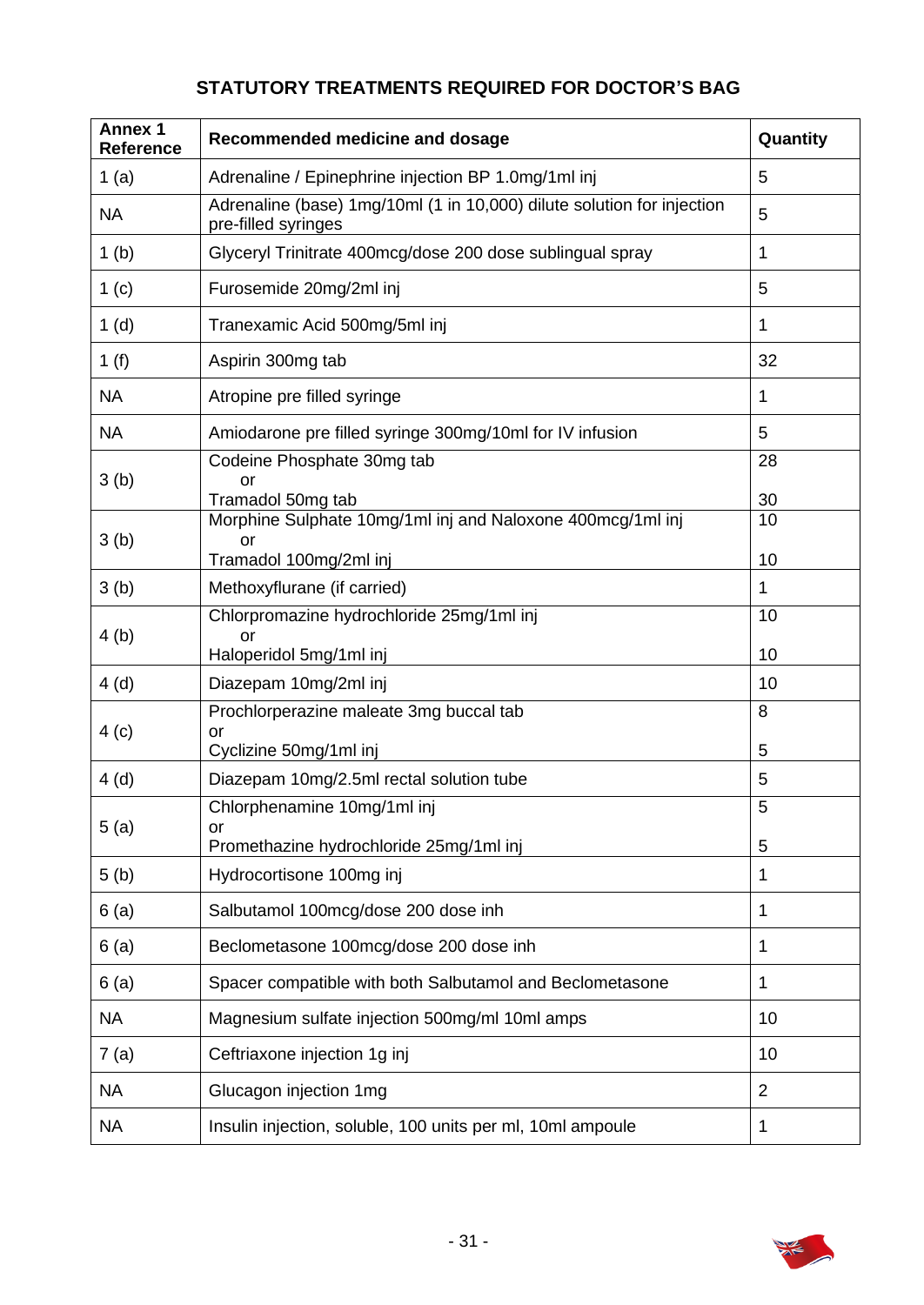| <b>Annex 1</b><br><b>Reference</b> | Recommended medicine and dosage                                                            | Quantity |
|------------------------------------|--------------------------------------------------------------------------------------------|----------|
|                                    | Proprietary antiseptic solution of choice 250ml<br>Chlorhexidine-based preparation         |          |
| 9(a)                               | or<br>Proprietary sterile wipe pack of choice 250 wipes<br>Chlorhexidine-based preparation |          |
| 9(a)                               | Silver sulfadiazine 1% cream 50g                                                           |          |
| 9(b)                               | Tetracaine 0.5% 0.5ml                                                                      | 4        |

## **MEDICAL EQUIPMENT**

| Annex 1<br>Reference |                                                                                                                                                                                                                                                                                                                                                                                                                                                        | Quantity         |
|----------------------|--------------------------------------------------------------------------------------------------------------------------------------------------------------------------------------------------------------------------------------------------------------------------------------------------------------------------------------------------------------------------------------------------------------------------------------------------------|------------------|
| 1                    | Bag/valve/mask (BVM); supplied with large, medium and small masks                                                                                                                                                                                                                                                                                                                                                                                      | 1                |
| 1                    | Pocket face mask with valve and oxygen inlet                                                                                                                                                                                                                                                                                                                                                                                                           | 1                |
| 1                    | Oropharyngeal airway sizes 3, 4 and 5<br>and/or                                                                                                                                                                                                                                                                                                                                                                                                        | 1 each<br>1 each |
| <b>NA</b>            | Nasopharyngeal airways 6mm and 7mm internal diameter<br>Second generation supraglottic airway size 4 and 5                                                                                                                                                                                                                                                                                                                                             | 1 each           |
| 1                    | Manual aspirator and two suction catheters                                                                                                                                                                                                                                                                                                                                                                                                             | 1                |
| 1                    | If not already carried on board, Oxygen giving set comprising the<br>following:<br>Oxygen reservoir minimum 400 litres<br>including:<br>1 pressure regulator<br>1 flow meter unit 1-15 litres/min<br>1 set of oxygen tubing<br>5 x medium concentration disposable oxygen masks<br>5 x high concentration disposable non-rebreather oxygen masks with<br>reservoir.<br>Each part constructed so that it can only be assembled in the correct<br>manner | 1                |
| $\overline{2}$       | Trauma tourniquet                                                                                                                                                                                                                                                                                                                                                                                                                                      | 1                |
| $\overline{2}$       | Plastic wrap roll 30cm x 80m                                                                                                                                                                                                                                                                                                                                                                                                                           | 1                |
| 4                    | Pen torch                                                                                                                                                                                                                                                                                                                                                                                                                                              | 1                |
|                      | Cardiology Stethoscope                                                                                                                                                                                                                                                                                                                                                                                                                                 | 1                |
| 4                    | Sphygmomanometer                                                                                                                                                                                                                                                                                                                                                                                                                                       | 1                |
| 4                    | Glucometer with 25 testing sticks                                                                                                                                                                                                                                                                                                                                                                                                                      | 1                |
| 4                    | Lancets for use with glucometer                                                                                                                                                                                                                                                                                                                                                                                                                        | 25               |
| 4                    | Thermometer, digital                                                                                                                                                                                                                                                                                                                                                                                                                                   | 1                |

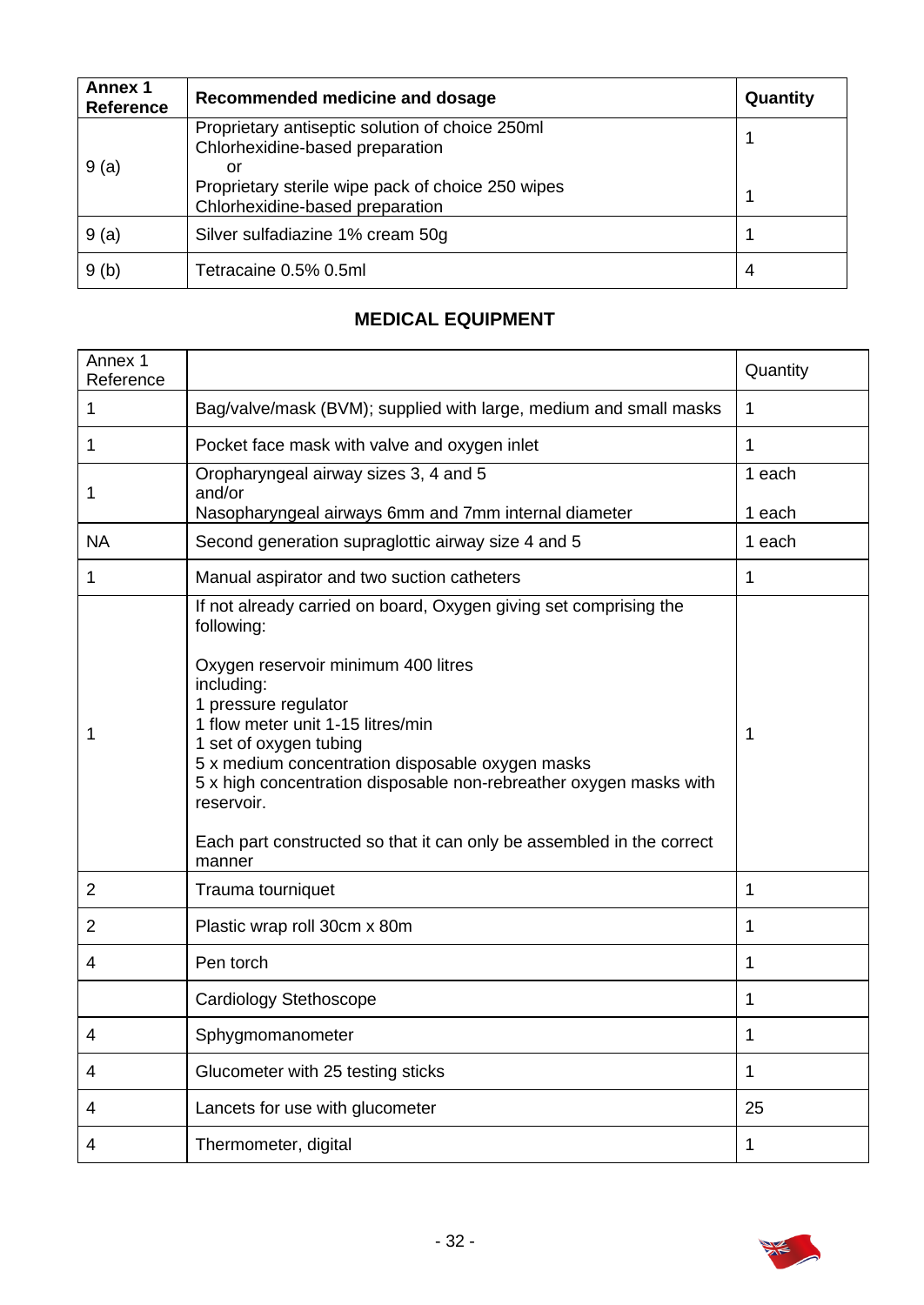| 4         | Pulse oximeter                                                                                                       | 1              |
|-----------|----------------------------------------------------------------------------------------------------------------------|----------------|
| 5         | Disposable syringes 2ml, 5ml, 10ml                                                                                   | 2 each         |
| <b>NA</b> | Insulin syringes with 27G needles                                                                                    | $\overline{2}$ |
| 5         | Disposable hypodermic needles 21G (0.8mm) and 23G (0.6mm)                                                            | 2 each         |
| 5         | Sharps disposal box, small, portable                                                                                 | 1              |
| 5         | Intravenous cannulae 18g                                                                                             | $\overline{2}$ |
| 5         | Intravenous cannulae 20g                                                                                             | $\overline{2}$ |
| 5         | Cannula dressing                                                                                                     | $\overline{2}$ |
| 5         | Tourniquet - quick release                                                                                           | 1              |
| 5         | Intravenous fluid giving set                                                                                         | $\overline{2}$ |
| 5         | Saline flush 5ml                                                                                                     | $\overline{2}$ |
| 5         | Intravenous fluid - Ringers Lactate 1 litre                                                                          | $\overline{2}$ |
| <b>NA</b> | 10% Glucose infusion 500ml                                                                                           | 1              |
| 6         | Aprons                                                                                                               | $\overline{2}$ |
| 6         | Masks (surgical)                                                                                                     | $\overline{2}$ |
| 6         | FFP2 or FFP3 masks                                                                                                   | $\overline{2}$ |
| 6         | Eye protection                                                                                                       | $\mathbf 1$    |
| 7         | Semi-rigid neck collar for neck immobilisation -<br>Adult pack of 3 - small, medium, large<br>or<br>Adult adjustable | 1              |

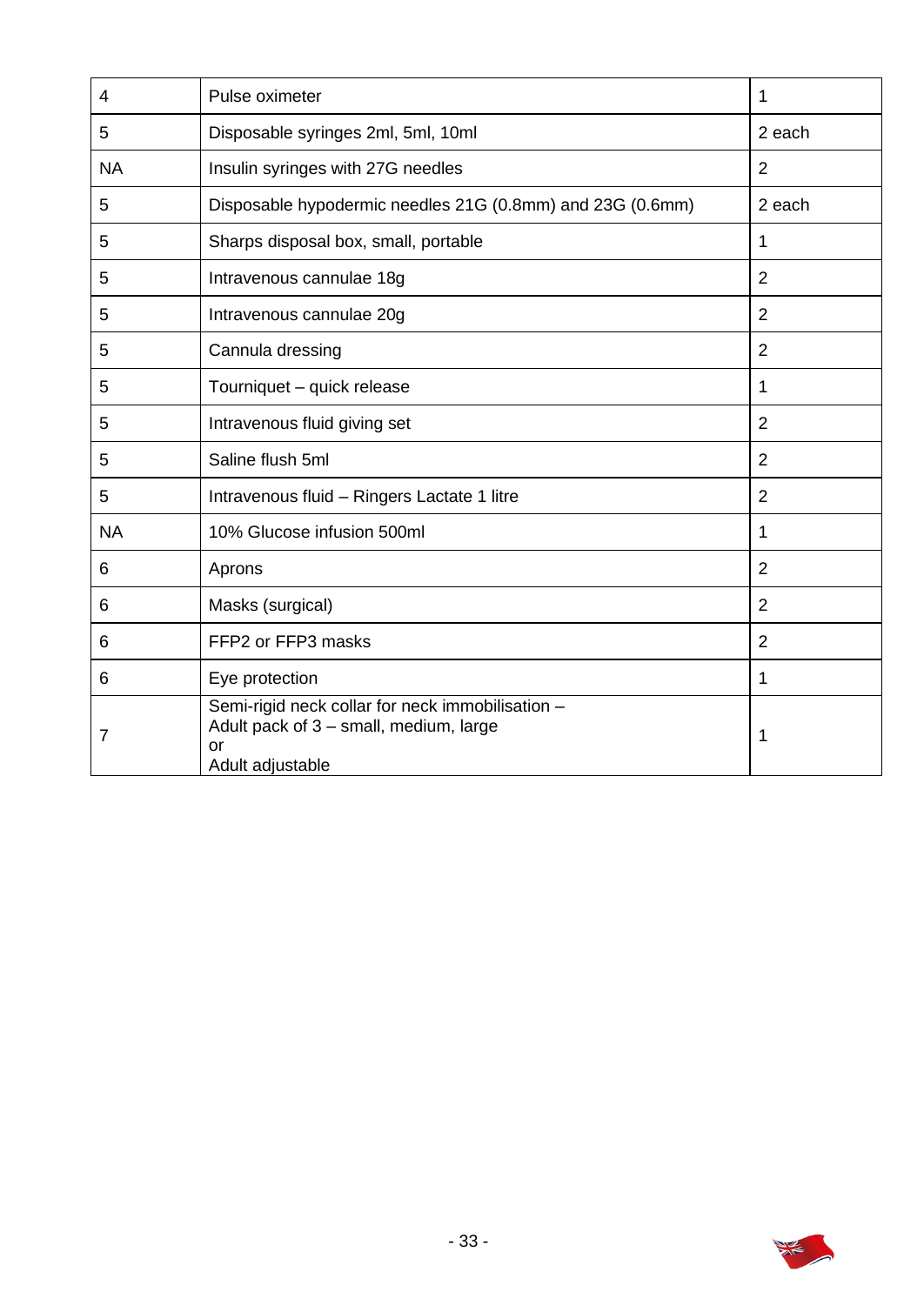## **FIRST AID KITS – RECOMMENDATIONS**

 Seagoing ships with a crew of more than 10 should carry first aid kits, distributed in appropriate locations on the ship e.g. in the galley and engine room.

 In addition, passenger vessels should carry at least one first aid kit for every 100 passengers or fraction of that number subject to a maximum requirement for 3 kits e.g. 250 persons require three kits. A first aid kit is also to be included in the Doctor's Bag (Annex 2).

The first aid kit should include the following items, kept in a portable waterproof container.

- (1) 4 x triangular bandages
- (2) 6 x medium sterile bandages with unmedicated dressings,
- (3) 2 x large sterile bandages with unmedicated dressings,
- (4) 2 x extra large unmedicated dressings,
- (5) 6 medium safety pins, rustless
- (6) 20 assorted elastic adhesive dressings medicated
- (7) 2 x Sterile eye pads with attachment
- (8) 2 x packages containing sterile gauze swabs
- (9) 5 pairs large size disposable latex-free examination gloves
- (10) Sterile eye wash in eye wash bottle

 The Merchant Shipping and Fishing Vessel (Medical Stores) Regulations 1995 do not apply to vessels operating on inland waters, as defined in MSN 1837(M) Amendment 2. However, the HSE Health and Safety (First Aid) Regulations 1981 do apply and the HSE Approved Code of Practice for First Aid at Work should be followed.

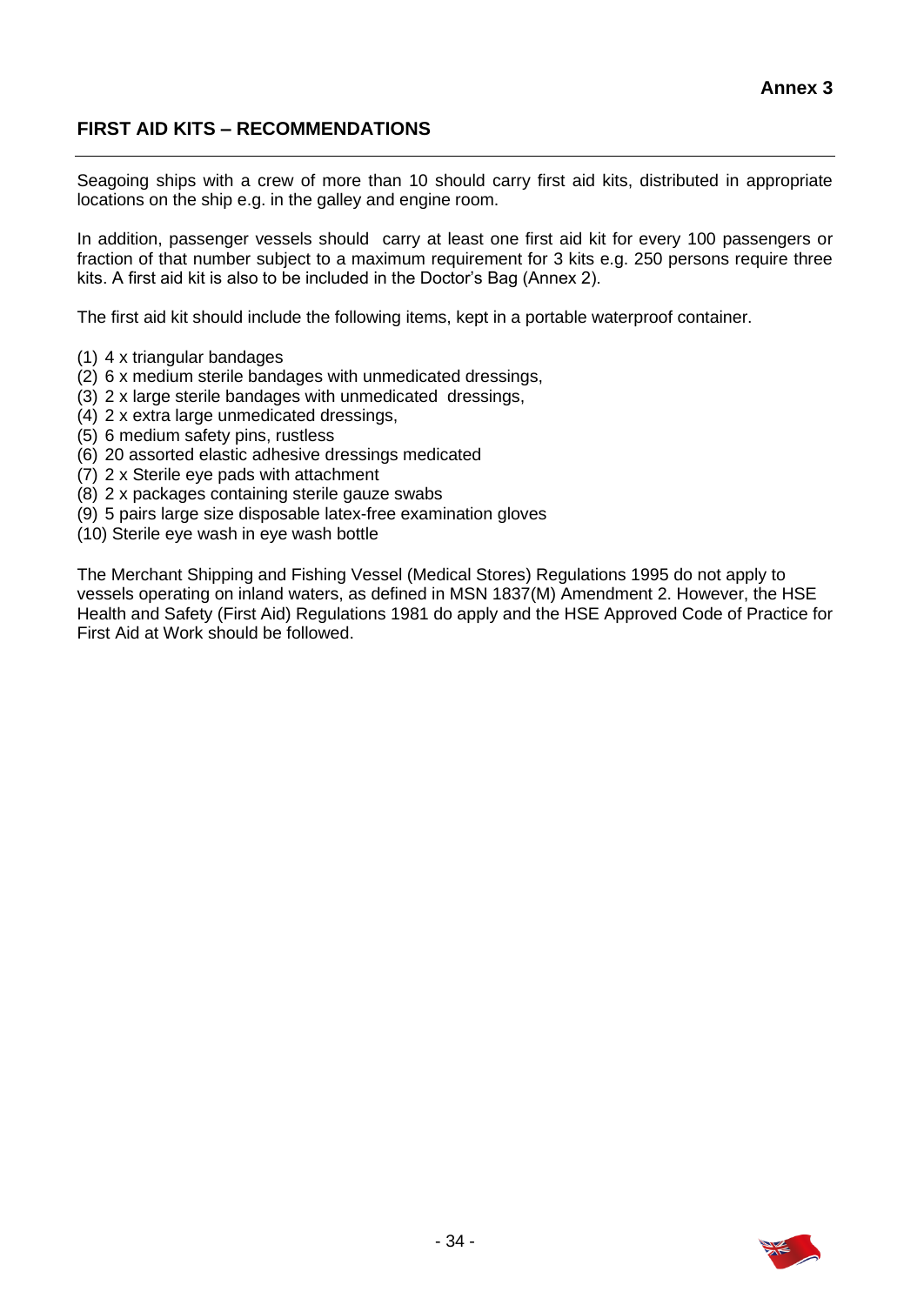## **ADVICE ON MEDICINES TO BE CARRIED ON SHIPS (INCLUDING FERRIES) TRANSPORTING DANGEROUS SUBSTANCES**

### **General**

- 1. When a UK registered vessel is carrying a dangerous substance or substances, as whole or part of the cargo, the Master must ensure that the correct antidote to the substance (plus the necessary ancillary equipment e.g. syringes) is carried. The correct antidote for most substances can be found in the IMO Medical First Aid Guide for Ships MFAG 2000 edition. Any updating of the IMO International Maritime Dangerous Goods Code or MFAG should be taken into account when preparing the list of medicines to be carried.
- 2. The substances listed below are to be taken into account, in whatever form they are carried on board, including the form of waste or cargo residues.
	- Explosive substances and objects
	- Gases : compressed, liquefied or dissolved under pressure
	- Inflammable liquids
	- Inflammable solids
	- Substances liable to spontaneous combustion
	- Substances which on contact with water give off inflammable gases
	- Combustible substances
	- Organic peroxides
	- Toxic substances
	- Infectious substances
	- Radioactive substances
	- Corrosive substances
	- shown, or may show, to be dangerous, so that antidotes need to be carried. Various dangerous substances, i.e. any other substances which experience has
- 3. The quantities of any medicines to be carried aboard should be based on an estimate of risks, taking into account such factors as number of crew, length of voyage and risk of accidental exposure.

#### **Ferries**

 4. Whether or not the vessel is required to carry Category A or B stores, ferries or similar vessels whose operating arrangements do not allow sufficient forewarning of the nature of any dangerous substances which might be transported on them, must carry at least the antidotes and equipment listed below :

#### **Antidotes:**

- **General**
- **Cardiovascular**
- Gastro-intestinal system
- Nervous system
- Anti-infective
- For external use

 **Equipment:** for the administration of oxygen.

 Where these substances are already included in the ship's medical stores, separate stocks are not necessarily required. On a regular route where the crossing is due to last less than two hours, the antidotes may be limited to those which have to be administered in cases of extreme emergency within the period of time not exceeding the normal duration of crossing.

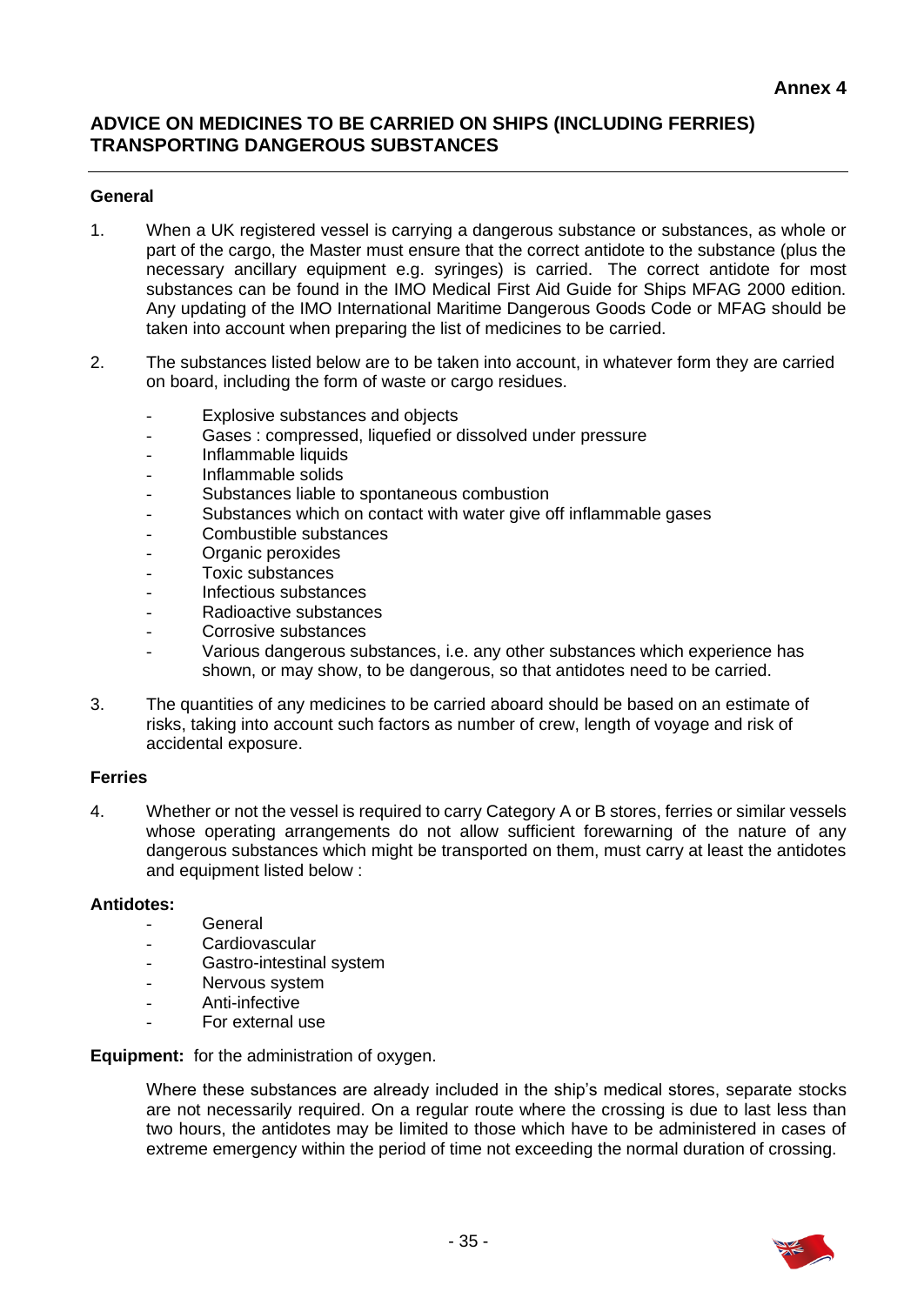## **MEDICAL DOCUMENTS TO BE CARRIED AND TELEMEDICAL ADVICE SERVICE (TMAS)**

| Category   | <b>Publication</b>                                                                         |
|------------|--------------------------------------------------------------------------------------------|
| Category A | Ship Captain's Medical Guide                                                               |
|            | <b>Controlled Drugs Register</b>                                                           |
| Category B | Ship Captain's Medical Guide                                                               |
|            | <b>Controlled Drugs Register</b>                                                           |
| Category C | First Aid Manual e.g. St John's, Red Cross or St<br>Andrew's                               |
|            | or                                                                                         |
|            | First Aid Instructions, in English on Waterproof<br>paper (Lifeboats and Liferafts only)   |
|            | <b>Controlled Drugs Register</b><br>Ship Captain's Medical Guide (if carrying RA<br>items) |

 In addition, all Categories (other than lifeboats and liferafts) should carry a copy of this Notice or subsequent replacements.

Telemedical advice service (TMAS)

 Telemedical advice service (TMAS) is available to all ships at sea by contacting HM Coastguard (See MGN 623 M+F for details). Advice is provided by 2 UK designated centres, but initial contact should always be made with the Coastguard rather than direct to a provider.

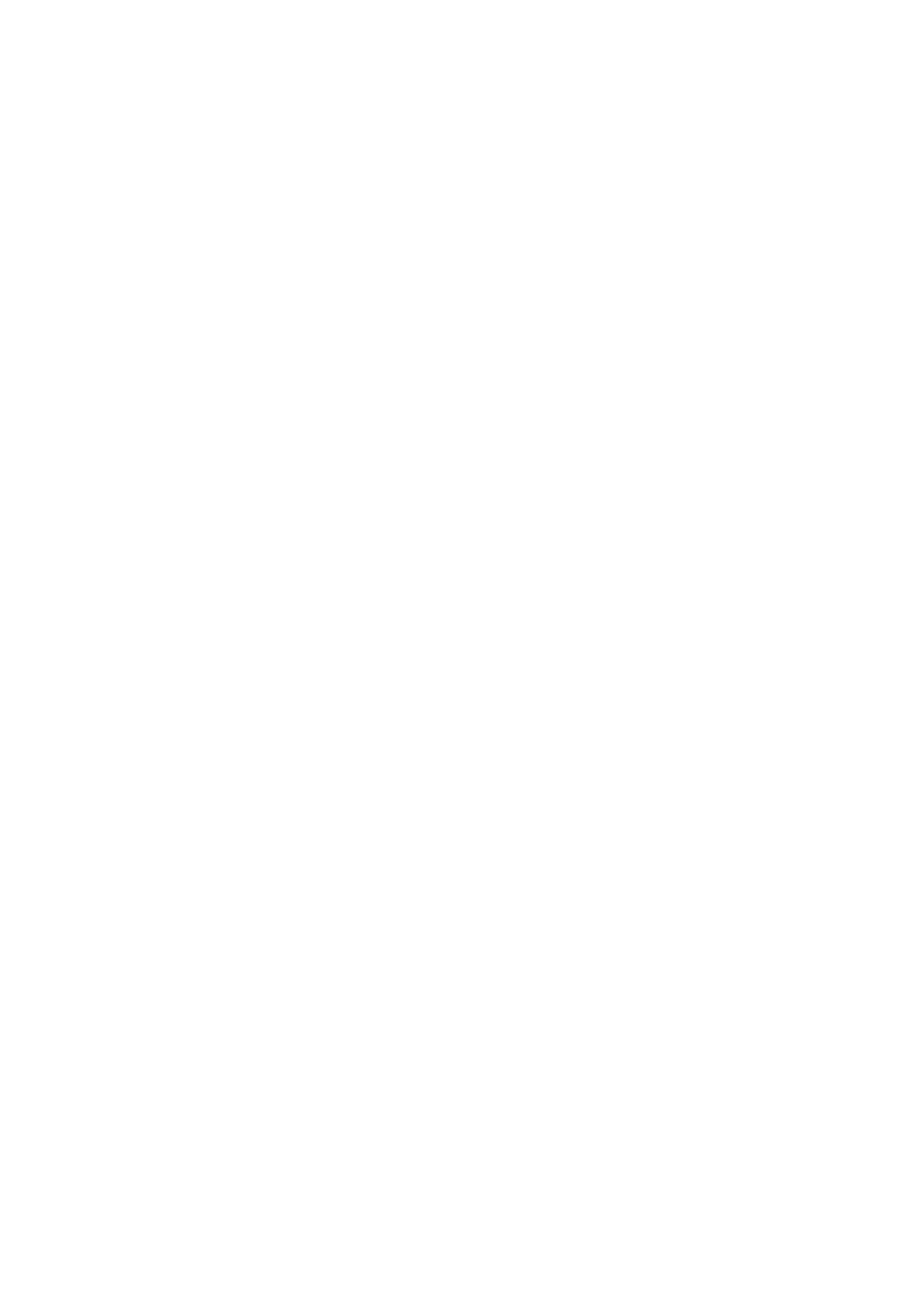'dangerous drugs' (i.e. the controlled drugs) the cupboard should be fitted with a door and a lock which cannot be opened by the key to the medical cabinet. Other vessels must store medicines in a cool, dry, locked cabinet or locked container<sup>5</sup>. Under the Misuse of Drugs (Safe Custody) Regulations 1973<sup>6</sup> only the master or a person authorised by him may open the inner cupboard.

 In the UK and most other countries, it is illegal for unqualified/unauthorised persons to destroy unwanted controlled drugs. They can be disposed of by giving them to a person who may lawfully supply them, such as a qualified pharmacist or a qualified doctor. In the UK, it is also possible to dispose of drugs via the police.<sup>7</sup> A receipt should be obtained from the recipient, and kept with, or affixed to, the controlled drugs register.

### **Record Keeping**

Under the Official Log Book Regulations 1981 the record of any treatment given to anybody on board including the type and quantity of any medicines, and drugs supplied, must be entered in the log book. For controlled drugs, the master is required to maintain, in a bound book, a two section register. The two sections of the register should detail, why, when and in what quantity the master purchased a controlled drug and similarly the history of the dispensing or disposal of those controlled drugs. This register must be kept for two years after the date of the last entry. Annex 8 gives an example of the entries required in each section of the Controlled Drugs Register (Computer records are acceptable<sup>8</sup>, although safeguards should be incorporated into the software to ensure the following:

- Access control should be in place to minimise the risk of unauthorised access to data.
- The author of each entry is identifiable
- Entries cannot be altered at a later date
- A log of all data entered is kept and can be recalled for audit purposes.)

 In ships where there is no doctor, it is acceptable to use the official log book to record the Controlled Drugs Register<sup>9</sup>

<https://www.legislation.gov.uk/uksi/1978/795/made>

<sup>6</sup>The Misuse of Drugs (Safe Custody) Regulations 1973

<https://www.legislation.gov.uk/primary+secondary?title=misuse%20of%20drugs%20safe%20custody>

<sup>7</sup>The Misuse of Drugs Regulations 2001 (S.I. 2001/3998) regulation 27 (4) <https://www.legislation.gov.uk/uksi/2001/3998/contents/made>

2005/2864) <https://www.legislation.gov.uk/uksi/2005/2864/contents/made>



Accommodation) Regulations 1978 (S.I. 1978/795) as amended

<sup>5</sup> The Merchant Shipping and Fishing Vessels (Medical Stores) Regulations 1995 (S.I. 1995/1802) Reg 8(3)(b) <https://www.legislation.gov.uk/uksi/1995/1802/made>

<sup>&</sup>lt;sup>8</sup> The Misuse of Drugs and the Misuse of Drugs (Supply to Addicts) (Amendment) Regulations 2005 (S.I.

<sup>9</sup>The Misuse of Drugs Regulations 2001 (S.I. 2001/3998) regulation 21

<https://www.legislation.gov.uk/uksi/2001/3998/contents/made>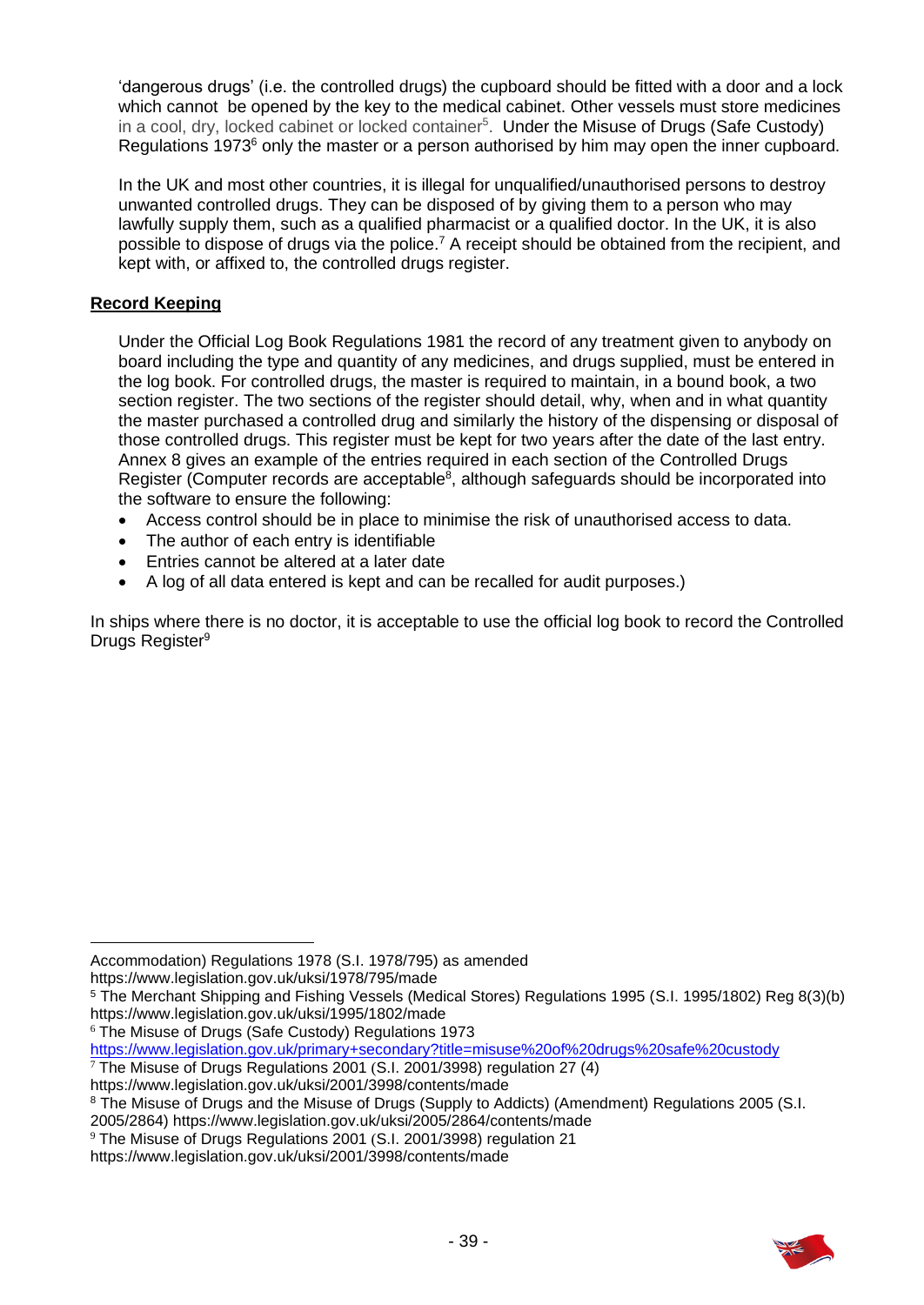### **Use of medicines**

 This table is a brief guide to the drugs detailed in this M Notice and is designed to be used in conjunction with the Ship Captain's Medical Guide however this is the more up to date list.

The side effects listed are a guide only. This list is not comprehensive. The common or important side effects only are listed. If a drug might be causing a problem which is not listed, seek telemedical advice.

| Ref.<br>No. |                                                                                                                   | Doses/route                                                                                     | <b>Type of Drug/uses</b>                                                                                                                                 | <b>Side effects</b>                                                 |
|-------------|-------------------------------------------------------------------------------------------------------------------|-------------------------------------------------------------------------------------------------|----------------------------------------------------------------------------------------------------------------------------------------------------------|---------------------------------------------------------------------|
|             | 1. Cardiovascular                                                                                                 |                                                                                                 |                                                                                                                                                          |                                                                     |
| (a)         | Adrenaline/Epinephrine<br>injection BP<br>$1.0$ mg/1ml inj<br>Adrenaline auto-<br>injector (0.3mg or<br>$0.5mg$ ) | 0.5 to 1.0ml by IM inj.                                                                         | Heart stimulant. Only for use in<br>anaphylaxis or resuscitation (severe<br>allergy with collapse, loss of blood<br>pressure /severe breathing problems) | Anxiety, tremor, high blood pressure, rapid<br>irregular heart beat |
| (b)         | <b>Glyceryl Trinitrate</b><br>400mcg/dose 200<br>dose sublingual spray                                            | 1-2 sprays under tongue                                                                         | Anti-angina (heart/chest pain) or<br>suspected heart attack                                                                                              | Headache, flushing, low blood pressure, fast<br>heart rate          |
|             | Metoprolol 50mg tab                                                                                               | Angina 50-100mg 8<br>hourly                                                                     | Beta blocker. For high blood pressure or<br>angina (chest pain)                                                                                          | Tiredness, slow heart rate, low blood<br>pressure, wheeze           |
|             | Atenolol 50mg tab                                                                                                 | Angina 50-100mg once<br>daily                                                                   | Beta blocker. For high blood pressure or<br>angina (chest pain)                                                                                          | Tiredness, slow heart rate, low blood<br>pressure, wheeze           |
| (c)         | Furosemide 40mg tab<br>Furosemide 20mg/2ml<br>inj                                                                 | 40mg once daily<br>20-40 mg (2-4ml) by IM<br>or IV injection repeated<br>in 2 hours if required | Diuretic (increases urination) for<br>swelling/fluid retention, breathlessness<br>due to heart failure                                                   | Low blood pressure, dizziness. Few in short<br>term, low dose use   |

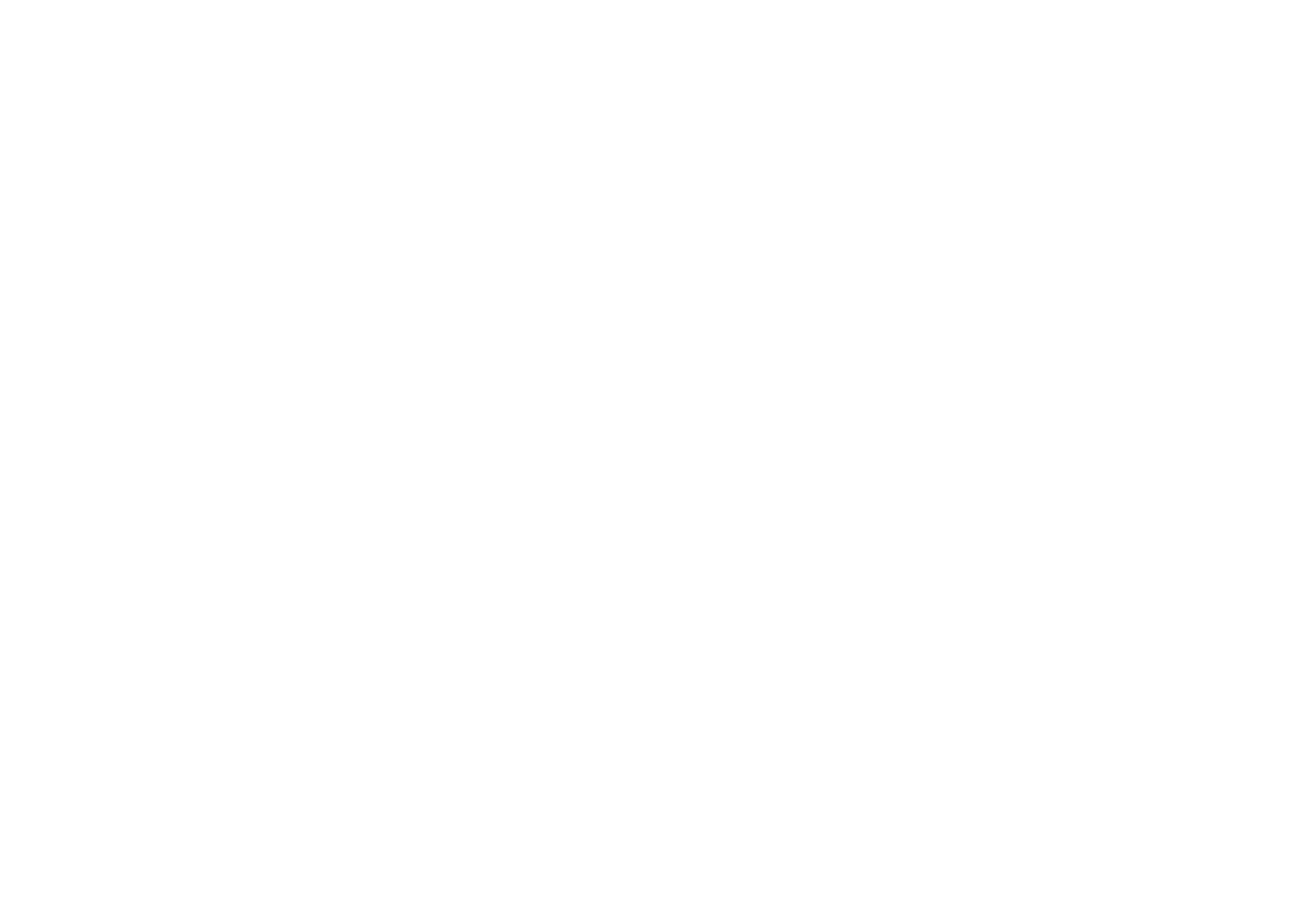| Ref.<br>No. |                                        | Doses/route                                                                                                                                                                                                                | <b>Type of Drug/uses</b>                                                                                              | <b>Side effects</b>                                                                                                                               |
|-------------|----------------------------------------|----------------------------------------------------------------------------------------------------------------------------------------------------------------------------------------------------------------------------|-----------------------------------------------------------------------------------------------------------------------|---------------------------------------------------------------------------------------------------------------------------------------------------|
|             | Permethrin 5% cream<br>30 <sub>g</sub> | Apply cream to whole<br>body, allow to dry<br>and wash off after<br>12 hours. Repeat after<br>one week                                                                                                                     | Scabies and crab lice infestations                                                                                    | Skin irritation. Avoid contact with<br>eyes, broken or infected skin                                                                              |
|             | Malathion 0.5% 200ml                   | Apply cream to whole<br>body, allow to dry and<br>wash off after 12 hours<br>for crab lice, 24 hours for<br>scabies. Repeat after<br>one week. For head lice<br>rub into dry hair and<br>scalp, wash off after 12<br>hours | Head lice, crab lice and scabies                                                                                      | Allergy, skin reactions. Hair<br>may catch fire after treatment if close to<br>naked flame. Do not use on broken skin.<br>Avoid contact with eyes |
|             | Proprietary barrier<br>cream           | As instructions on<br>packaging                                                                                                                                                                                            | Applied to affected area                                                                                              |                                                                                                                                                   |
|             | Magnesium sulphate<br>paste 50g        | Appy under dressing<br>daily                                                                                                                                                                                               | Assist drainage of superficial skin<br>abscesses. If no improvement, or signs<br>of spreading infection, contact TMAS |                                                                                                                                                   |
| (b)         | Chloramphenicol 1%<br>ointment 4g      | Apply 8 hourly to<br>affected area                                                                                                                                                                                         | General purpose ear/eye/skin antibiotic.<br>Use after foreign body/minor injury and<br>for conjunctivitis             | Transient stinging. Avoid prolonged use                                                                                                           |
|             | Dexamethasone 0.1%<br>0.5ml            | 1-2 drops into affected<br>eye 4 to 6 hourly                                                                                                                                                                               | Treatment of inflamed irritated eyes.<br>Anti-inflammatory. Contact TMAS before<br>using                              | Eye discomfort                                                                                                                                    |

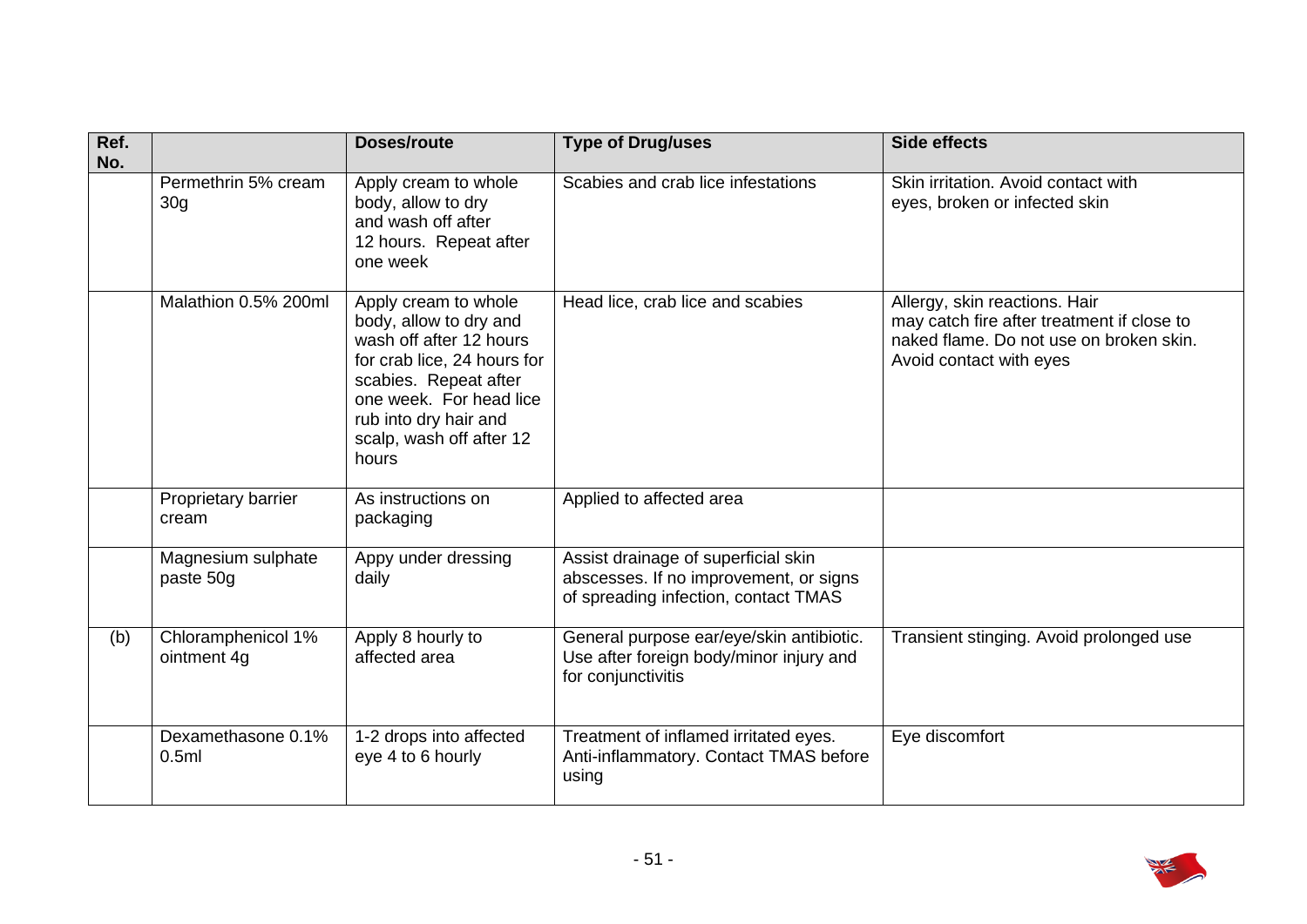| Ref.<br>No. |                                                             | Doses/route                                                                                                             | <b>Type of Drug/uses</b>                                                                                                                                                                            | <b>Side effects</b>                                |
|-------------|-------------------------------------------------------------|-------------------------------------------------------------------------------------------------------------------------|-----------------------------------------------------------------------------------------------------------------------------------------------------------------------------------------------------|----------------------------------------------------|
|             | Tetracaine 0.5% 0.5ml                                       | 1-2 drops into affected<br>eye, do not use<br>repeatedly. Use eye<br>patch to avoid eye injury<br>whilst numbed         | Local anaesthetic drops for eye. Useful<br>for numbing eye before removing foreign<br>bodies and for acute pain e.g. in arc eye                                                                     | Stings the eye for a short time                    |
|             | Pilocarpine 2% 0.5ml                                        | 2 drops 6 hourly                                                                                                        | Pupil constrictor (miotic). Used to treat<br>raised pressure in the eye (glaucoma)                                                                                                                  | Blurred vision,<br>headache, eye discomfort        |
|             | Fluorescein strips<br><b>Fluorescein Sodium</b><br>1% 0.5ml | Moisten strip with saline<br>solution and touch to<br>white of eye or inside<br>lower lid.<br>1-2 drops to affected eye | Staining for detection of foreign bodies<br>and scratches or ulcers of the front of the<br>eye (cornea)                                                                                             | Results in a yellow eye<br>for several hours       |
|             | Saline sterile solution<br>for eyewash 20ml                 | As required                                                                                                             |                                                                                                                                                                                                     |                                                    |
| (c)         | Combined antibiotic<br>and steroid eye/ear<br>drops 10ml    | To the affected eye 4-6<br>hourly.<br>To the affected ear 3<br>drops 6-8 hourly                                         | General purpose antibiotic/ anti-<br>inflammatory ear drops for<br>Inflammation/infection of the outer ear or<br>eye. Seek medical advice before using in<br>a 'red eye' or with signs of infection | Nil in normal use. Avoid prolonged use             |
|             | Xylometazoline 0.1%<br>10ml<br>Oxymetazoline 0.05%<br>15ml  | 2-3 drops/sprays 8<br>hourly for up to 7 days.                                                                          | Nasal decongestant                                                                                                                                                                                  | Avoid prolonged use. Risk of rebound<br>congestion |
| (d)         | Proprietary antiseptic<br>mouthwash 250ml                   | Rinse mouth with 10mls<br>twice per day                                                                                 | Antiseptic mouthwash for sore throats,<br>mouth sores etc.                                                                                                                                          | See package insert                                 |

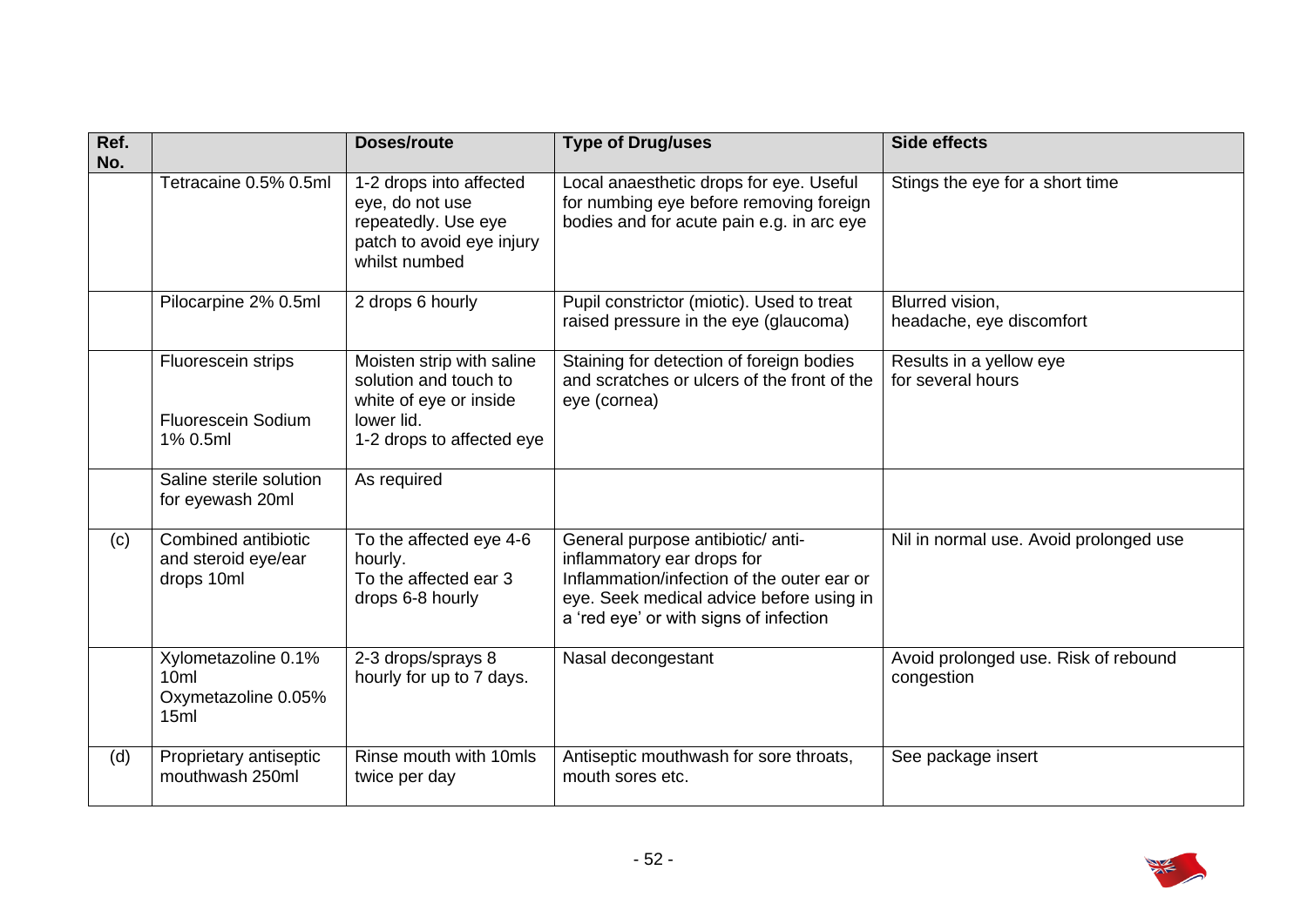| Ref.<br>No. |                                                                                | Doses/route                                                                                   | <b>Type of Drug/uses</b>                                                                                | Side effects                                                               |
|-------------|--------------------------------------------------------------------------------|-----------------------------------------------------------------------------------------------|---------------------------------------------------------------------------------------------------------|----------------------------------------------------------------------------|
| (e)         | Lidocaine<br>hydrochloride 1% 5ml<br>inj                                       | Inject around wound<br>edges, 2-5mls usually<br>sufficient, no more<br>than 20mls in an adult | Local anaesthetic injection for numbing<br>small wounds for treatment                                   | Fits, heart problems in overdose or in<br>accidental injection into a vein |
|             | Lidocaine 2% and<br>chlorhexidine 0.25% in<br>lubricant gel (in<br>applicator) | Instil 11ml from pre-filled<br>syringe or apply to<br>affected area                           | Local anaesthesia to skin, urethra,<br>mouth. Used to numb urethra for<br>insertion of urinary catheter | Avoid prolonged usage. Use once for<br>insertion of urinary catheter       |
|             | Proprietary anaesthetic<br>gel                                                 | As instructions on<br>packaging                                                               | For dental or mouth pain e.g. mouth<br>ulcers                                                           | See package insert                                                         |
|             | Oil of Cloves 10ml                                                             | Apply sparingly to<br>affected tooth as<br>required                                           | Natural oil with local anaesthetic<br>properties useful in treating toothache                           | Nil in normal use                                                          |

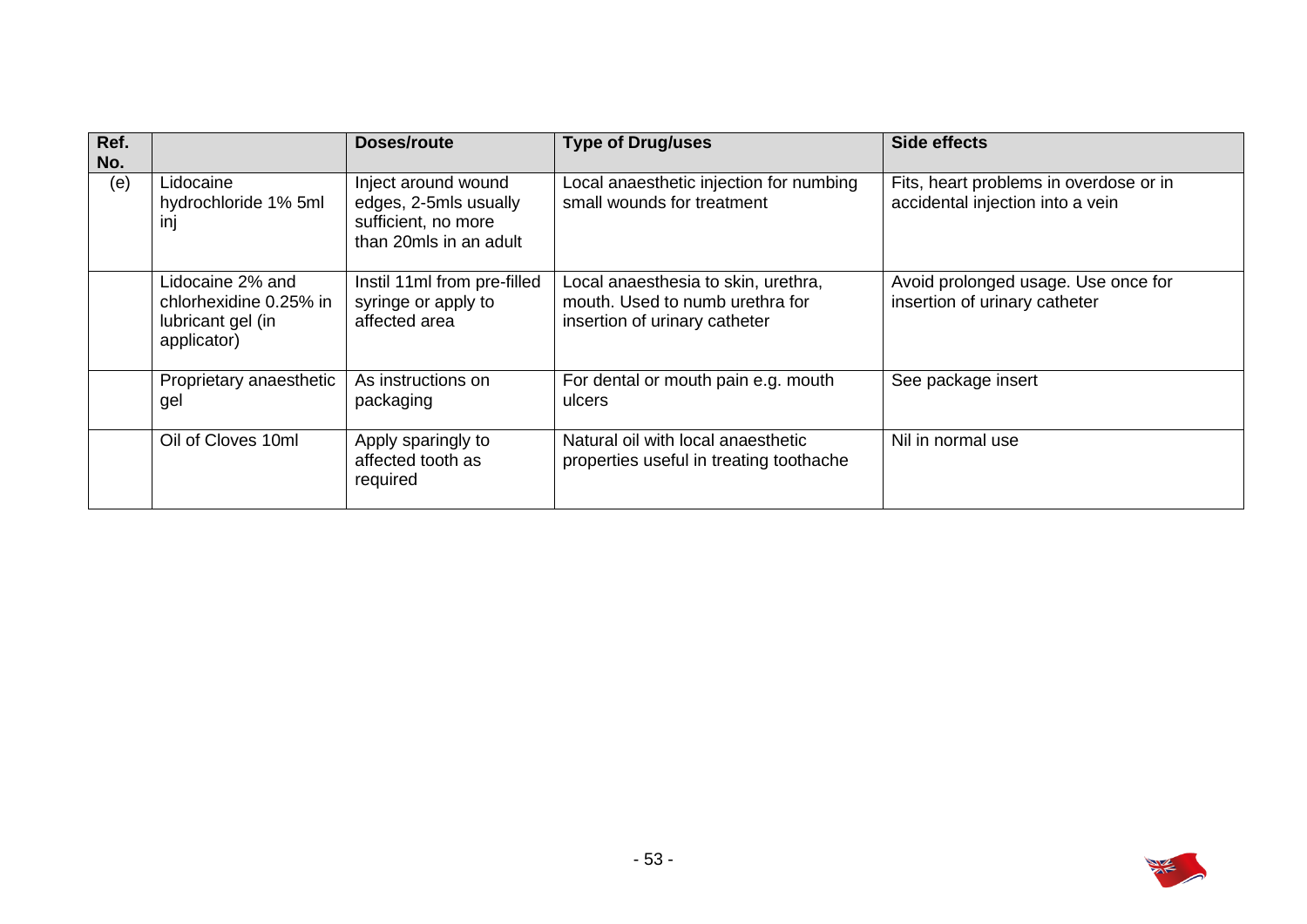## **SPECIMEN REQUISITION FORM FOR USE WHEN OBTAINING CONTROLLED DRUGS**

 Controlled drugs should be obtained only from a pharmacist or other person licensed to supply drugs, and they will require an order worded along the lines below. The order must be signed by either the vessel's owner or its master. If used in the UK, the requisition form must be an approved form<sup>10</sup>. E.g. in England, form FP10CDF should be used for the purposes of requisitioning all Schedule 2 and 3 controlled drugs [\(FP10CDF form](https://www.nhsbsa.nhs.uk/sites/default/files/2017-03/6-1387-Form_FP10CDF_v5_final.pdf) from NHSBSA website). Please check which requisition form is required with the authorities from whom you are ordering the controlled drugs.

| <b>Requisition</b>                                                                                                                                     |                 |  |                                            |  |  |  |
|--------------------------------------------------------------------------------------------------------------------------------------------------------|-----------------|--|--------------------------------------------|--|--|--|
| To                                                                                                                                                     |                 |  | (name and address of authorised supplier). |  |  |  |
| From                                                                                                                                                   |                 |  | (Name of Master or Shipowner)              |  |  |  |
| Vessel Name -                                                                                                                                          |                 |  | (Name of vessel)                           |  |  |  |
| Address                                                                                                                                                |                 |  | (Address of the Ship or the Ship owner)    |  |  |  |
|                                                                                                                                                        | Please supply - |  |                                            |  |  |  |
| (name, strength and quantity of drugs in words and figures and purpose for which the drug is supplied).                                                |                 |  |                                            |  |  |  |
| The above drugs are required for the medical stores of the above vessel in compliance with<br>the Merchant Shipping (Medical Stores) Regulations 1995. |                 |  |                                            |  |  |  |
| Signature                                                                                                                                              |                 |  |                                            |  |  |  |
| Name [capital letters]                                                                                                                                 |                 |  |                                            |  |  |  |
| Occupation                                                                                                                                             |                 |  |                                            |  |  |  |
| Date                                                                                                                                                   |                 |  |                                            |  |  |  |

 It is not necessary for the owner or master to personally receive the controlled drugs from the supplier, but if the drugs are received by another person the requisition must be endorsed as follows:

| specimen of their signature is provided below. |  |
|------------------------------------------------|--|
|                                                |  |
| Signature of master/owner                      |  |



<sup>&</sup>lt;sup>10</sup> The Misuse of Drugs Regulations 2001 (S.I. 2001/3998) regulation 14 <https://www.legislation.gov.uk/uksi/2001/3998/contents/made>